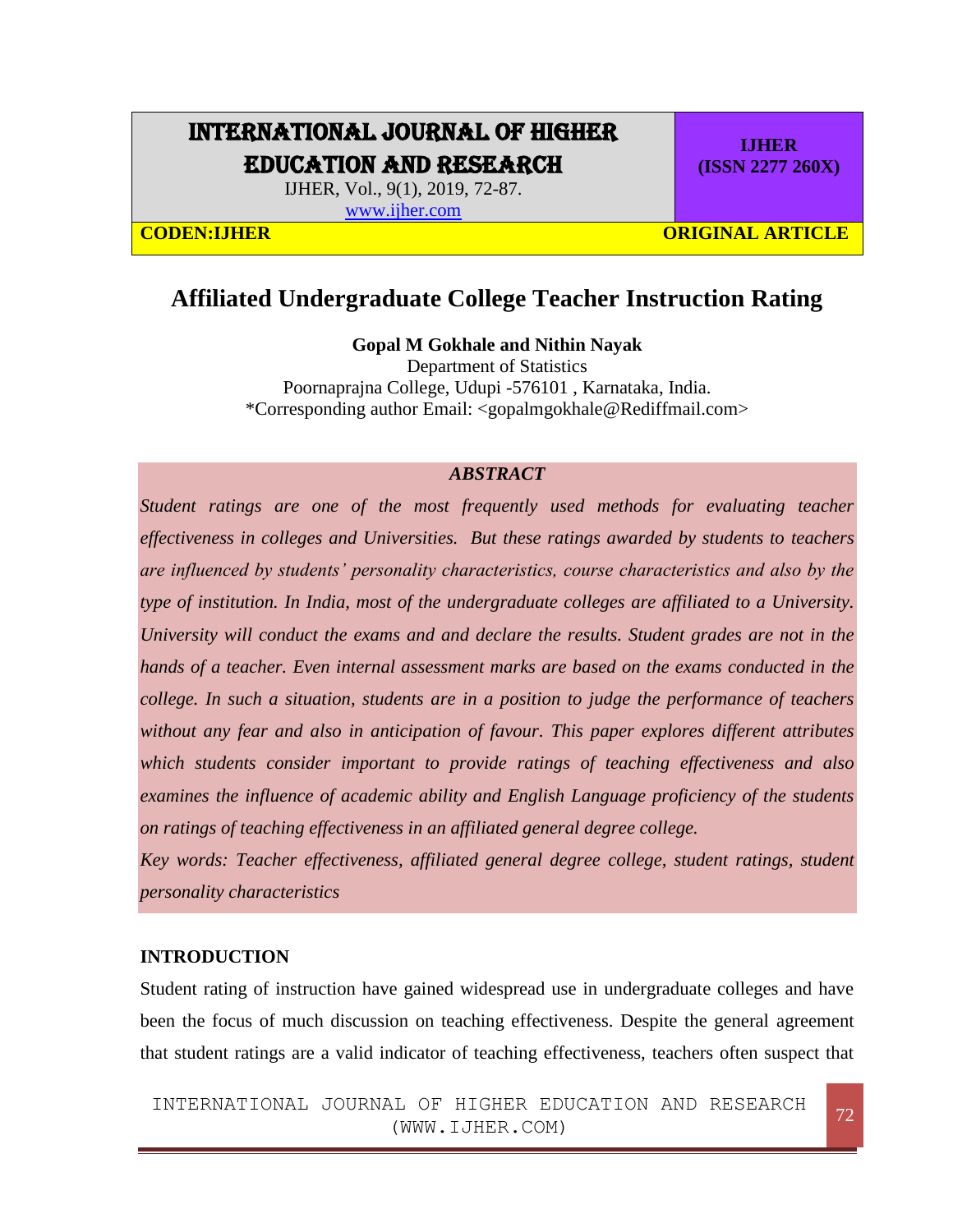student rating differ according to their various background characteristics. Put differently, there is the possibility that background characteristics of students or factors that have nothing to do with the effective teaching could bias student ratings. If this is the case, student evaluations as a valid indicator of teaching effectiveness could be called into question.

Effective teaching is multifaceted in nature. It is composed of at least four attributes: knowledge of what is being taught, enthusiasm for teaching, rapport between teacher and student, and organization of the learning situation (Dukes & Victoria, 1989). Therefore, it is not surprising that many factors influence students' perceptions on effective teaching. It has been a common experience of teachers that they observe lot of variation in the student ratings even though they teach the same topics to the entire class in the same environment and in the same manner. Researchers suggest that various characteristics of students and courses cause variation in student ratings. Beran & Vialoto (2005) argued that class attendance was related to students' rating. That is, students who attended classes more often, compared to those who did not, provided higher ratings. The relationship between student ratings and student grades is one external factor that has received much attention in the literature. There is a large body of literature that finds a positive correlation between grades and student ratings (see for example Olivares, 2001; Griffin, 2004). This positive relationship leaves many to conjecture that instructors may be lenient in grading or develop easy assessments to influence student ratings. The evidence for this conjecture is mixed – some research has found that student ratings of teacher effectiveness are biased by grading leniency or reduced workload, and other research finds that these factors have little effect on student ratings. Marsh and Roche (2000) observed that student ratings were correlated with higher prior subject interest, higher expected grades, higher levels of Workload/Difficulty, and a higher percentage of students taking the course for general interest only. Some factors which have been researched as potentially affecting student ratings include the following: student characteristics, course characteristics, and teacher characteristics. Some of the student characteristics which have been researched for possible biasing effects include academic ability as measured by grade point average and age. These factors have shown little relationship to student ratings (Centra, 1993).

In India, most of the undergraduate colleges are affiliated to a University. University will conduct the exams and and declare the results. Student grades are not in the hands of a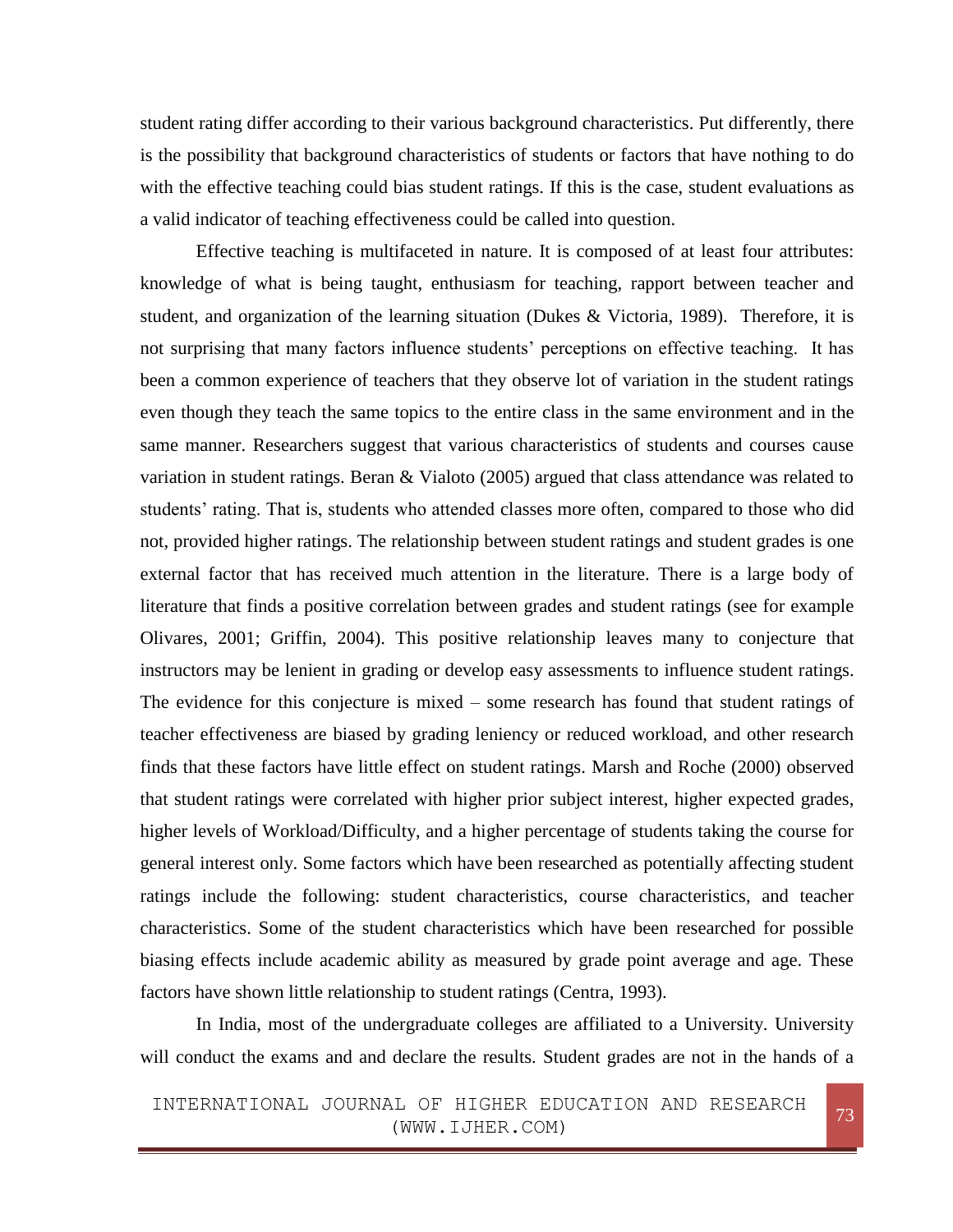teacher. Even internal assessment marks are based on the exams conducted in the college. In such a situation, student ratings cannot be biased by grading leniency and reduced work load. Students are in a position to judge teaching effectiveness of teachers without any prejudice or fear. In such situations, what teacher characteristics students consider important to give their ratings? Not much research has been done on the factors that cause variation in the student ratings of teacher effectiveness, under these situations.

In this paper, two attributes of students are considered for their possible impact on ratings of teacher effectiveness. The first one is academic ability and the other is English language proficiency of students. A study by Peterson and Irving (2008) found that NZ secondary students were likely to take responsibility for their success, but more likely to blame the teacher for their failure. It is quite natural for human beings who suffer from failures to point fingers at others for their failure and those who are successful would claim that it is their own effort which brought them success. For academically weaker students, teachers are the natural choice for them to blame. They are expected to give low ratings to teacher effectiveness. As far as the role of English language proficiency of students is concerned, Kocoglu(2013) argued that among factors that are directly related to students' evaluations of teaching is their self-perceived level of their foreign language proficiency where the native language is not used as the medium of instruction in the courses. Therefore, university programs need to take foreign language proficiency into consideration while interpreting student evaluation of results because these results would have important implications about assessing and improving the teacher/course quality in higher education. Therefore, the purpose of this study is to find out whether academic ability and English language proficiency have an impact on student ratings of teaching effectiveness in an undergraduate college affiliated to a University.

#### **Objectives**

The objectives of this paper are

- 1. To explore the factors which students consider important while judging teacher effectiveness.
- 2. To study the impact of academic ability of student on ratings of teacher effectiveness.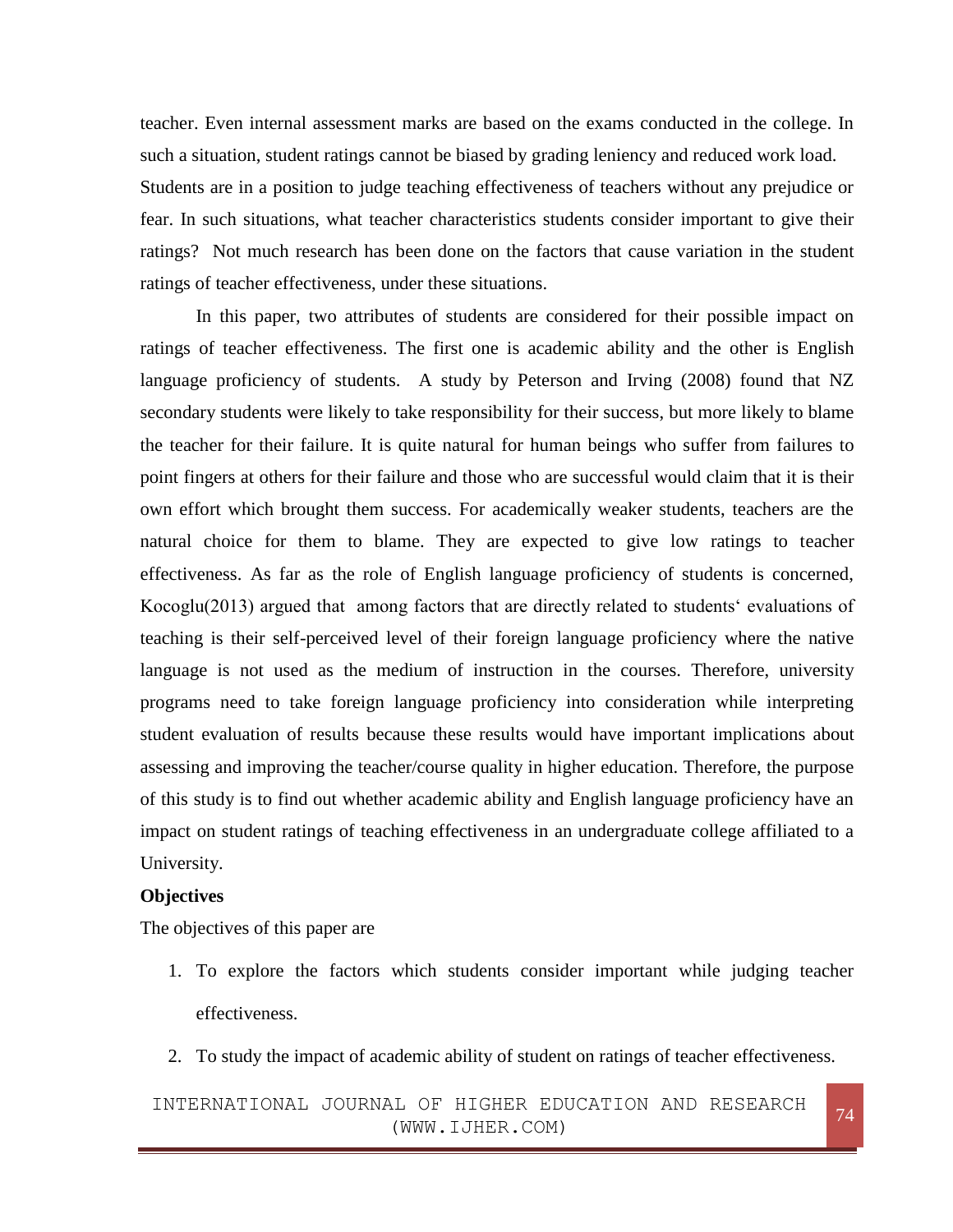3. To study the impact of English language proficiency of students on ratings of teacher effectiveness.

#### **Methodology**

Data for the study was obtained from B.Sc. final year students of an undergraduate degree college affiliated to Mangalore University, Karnataka. Care was taken to see that the sample comprised students with varied academic ability. Feedback on two senior teachers of Science was collected from each student using a questionnaire. Prior consent of the teachers was taken before collecting the data. Students were assured of the confidentiality of the information. The questionnaire included 12 five-point Likert-scale items on teaching ability of the instructors. The Likert-scale included five points ranging from 5 (strongly agree) through to 1 (strongly disagree). The participants indicated their extent of agreement with the statements pertaining to the classroom teaching roles of a teacher in the questionnaires. The questionnaire covered included the following 12 items:

1. I can clearly understand and follow what is being taught

- 2. He/she makes the sessions very interesting as well as informative
- 3. The lecturer has enough knowledge about the subject
- 4. The lecturer clears doubt whenever raised by anyone
- 5. The lecturer is clearly audible to me
- 6. Syllabus was completed uniformly (neither too fast nor too slow)
- 7. The lecturer makes sure that all the students understood all the topics. (i.e. the lecturer keeps asking students if they understood or not)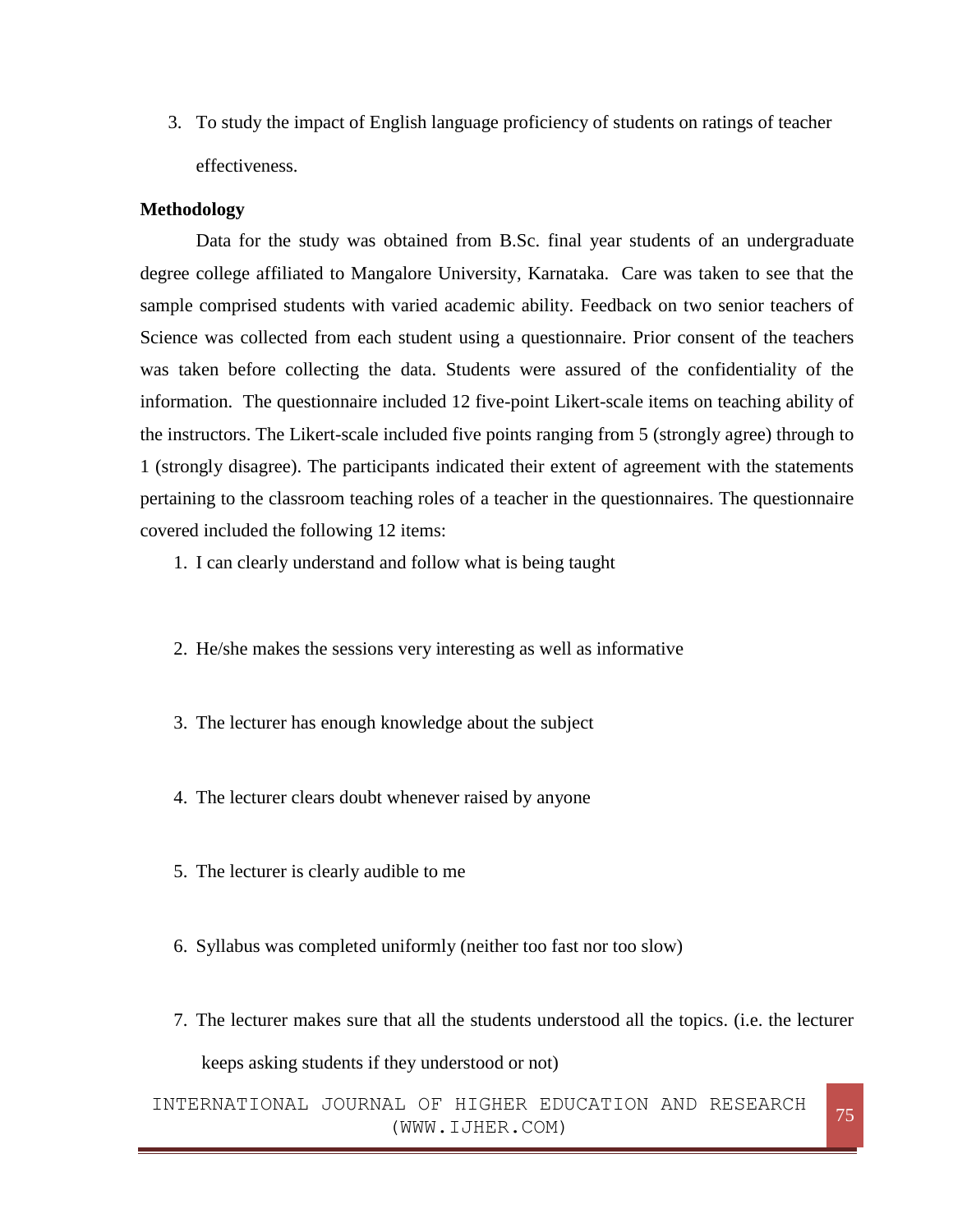8. The lecturer comes well prepared for the class

9. The lecturer was always fair and impartial

10. The lecturer is skilled at developing a class atmosphere conducive to learning.

11. The lecturer has a good manner (e.g. friendly, helpful, professional, and enthusiastic).

12. The lecturer encouraged students to participate in class discussion/debate.

The questionnaire included one global item asking for the overall assessment rating for the teacher out of 10. Academic ability of the students was assessed by the percentage marks scored in the previous semester exam. Students were asked to indicate their English language proficiency by choosing one of the categories good, average and poor.

To assess the relative importance of the attributes in deciding the overall assessment ratings on a teacher, multiple linear regression was used with overall assessment score as dependent variable and 12 items which assess multidimensional aspects of good teaching as predictor variables. To assess the impact of academic ability and English language proficiency on student ratings of teaching effectiveness, ANOVA tests were carried out. All the analysis was done in SPSS.

Table 1 gives the results of the multiple regression analysis of overall assessment score with 12 items which assess multidimensional aspects of good teaching as predictor variables.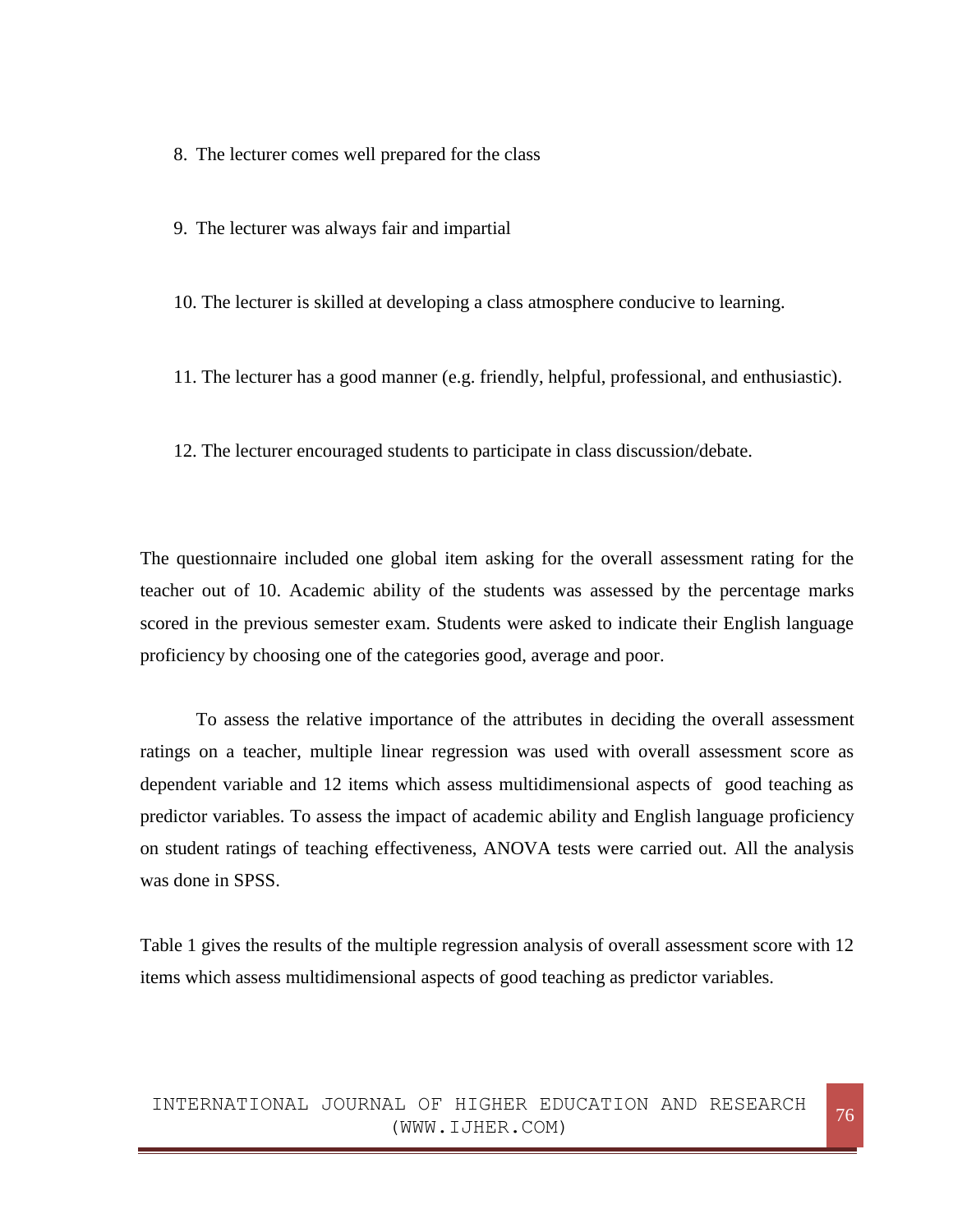| <b>Table 1: Coefficients</b>                                                                      |                                    |               |         |      |                   |         |          |                            |            |
|---------------------------------------------------------------------------------------------------|------------------------------------|---------------|---------|------|-------------------|---------|----------|----------------------------|------------|
| Model                                                                                             | Unstandardi<br>zed<br>coefficients |               | t       | sig. | Correlations      |         |          | Collinearity<br>statistics |            |
|                                                                                                   | B                                  | Std.<br>error |         |      | Zero<br>orde<br>r | Partial | Total    | Tolerance                  | <b>VIF</b> |
| Constant                                                                                          | .996                               | .896          | 1.111   | .272 |                   |         |          |                            |            |
| I can clearly understand<br>and follow what is<br>being taught                                    | .252                               | .165          | 1.527   | .134 | .557              | .217    | .101     | .284                       | 3.522      |
| He/she makes the<br>sessions very interesting<br>as well as informative                           | $-.02$                             | .154          | $-.114$ | .909 | .608              | $-.017$ | $-.008$  | .315                       | 3.174      |
| The lecturer has enough<br>knowledge about the<br>subject                                         | $-.02$                             | .240          | $-.088$ | .931 | .540              | $-.013$ | $-.006$  | .393                       | 2.545      |
| The lecturer clears<br>doubts whenever raised                                                     | $-.19$                             | .172          | $-1.16$ | .254 | .322              | $-166$  | $-.077$  | .421                       | 2.378      |
| The lecturer is clearly<br>audible to me                                                          | .756                               | .202          | 3.741   | .000 | .675              | .479    | .248     | .278                       | 3.602      |
| Syllabus was completed<br>uniformly                                                               | .074                               | .111          | .667    | .508 | .258              | .097    | .044     | .454                       | 2.203      |
| The lecturer makes sure<br>that all the students<br>understood all the<br>topics.                 | .055                               | .124          | .445    | .658 | .626              | .065    | .030     | .354                       | 2.828      |
| The lecturer comes well<br>prepared for the class                                                 | .415                               | .169          | 2.451   | .018 | .611              | .337    | .163     | .333                       | 3.003      |
| The lecturer was always<br>fair and impartial                                                     | $-.04$                             | .152          | $-.235$ | .816 | .584              | $-.034$ | $-0.016$ | .340                       | 2.937      |
| The lecturer is skilled at<br>developing a class<br>atmosphere conducive<br>to learning.          | .107                               | .148          | .727    | .471 | .586              | .105    | .048     | .280                       | 3.567      |
| The lecturer has a good<br>manner (e.g. friendly,<br>helpful, professional,<br>and enthusiastic). | $-.23$                             | .207          | $-1.12$ | .267 | .514              | $-.162$ | $-.075$  | .423                       | 2.362      |
| The lecturer encouraged<br>students to participate in<br>class discussion/debate.                 | .480                               | .148          | 3.232   | .002 | .676              | .426    | .215     | .433                       | 2.309      |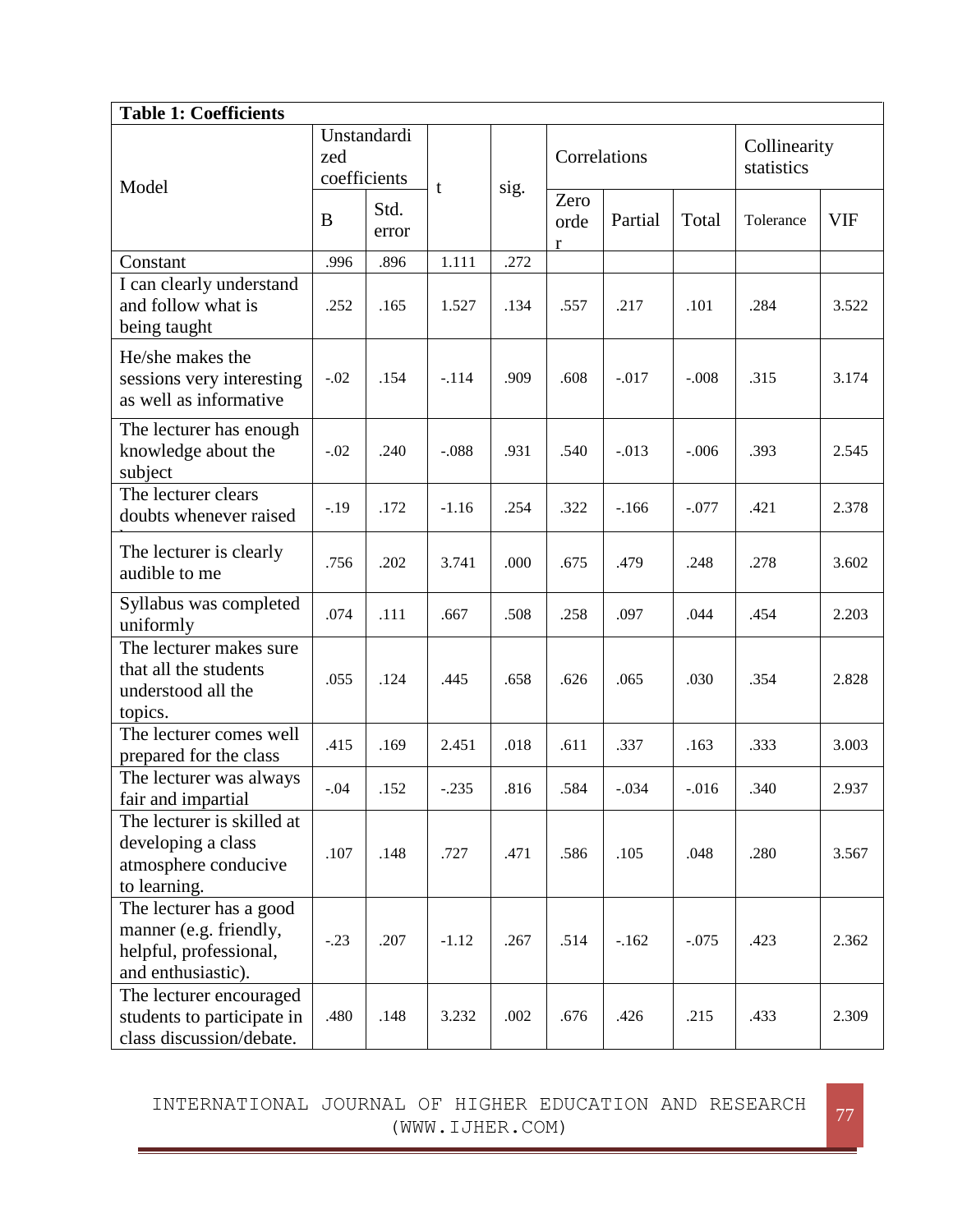Dependent Variable: Overall rating of the teaching effectiveness

Even though model fit appears to be good ( $R^2 = 0.817$ ), it can be observed that there are too many predictors in the model with non- significant coefficients. A look at the variance inflation factor values (VIF) and also at the tolerance values suggests that there are serious problems with multi-collinearity issues. Predictors are highly inter-correlated and that small changes in the data values may lead to large changes in the estimates of the coefficients. To resolve multicollinearity issues, stepwise regression was carried out on the factors obtained by factor analysis of z-scores of the predictor variables. The results are given in table 2.

| Table 2: Coefficients    |                                |            |                              |        |      |
|--------------------------|--------------------------------|------------|------------------------------|--------|------|
| Model                    | Unstandardized<br>Coefficients |            | Standardized<br>Coefficients | t      | Sig. |
|                          | B                              | Std. Error | <b>B</b> eta                 |        |      |
| (Constant)               | 8.306                          | .125       |                              | 66.187 | .000 |
| REGR factor score 12     | .521                           | .124       | .385                         | 4.212  | .000 |
| REGR factor score 5      | .549                           | .118       | .425                         | 4.659  | .000 |
| REGR factor score 4      | .534                           | .120       | .407                         | 4.455  | .000 |
| REGR factor score 7      | .327                           | .117       | .256                         | 2.802  | .008 |
| <b>REGR</b> factor score | .368                           | .139       | .242                         | 2.646  | .011 |

a. Dependent Variable: Overall rating of the teaching effectiveness

The stepwise algorithm chooses factor scores 12, 5, 4, 7, and 1 as predictors which contribute significantly to the student ratings of teaching effectiveness. Table 3 gives the corresponding predictor variables loading on these factors.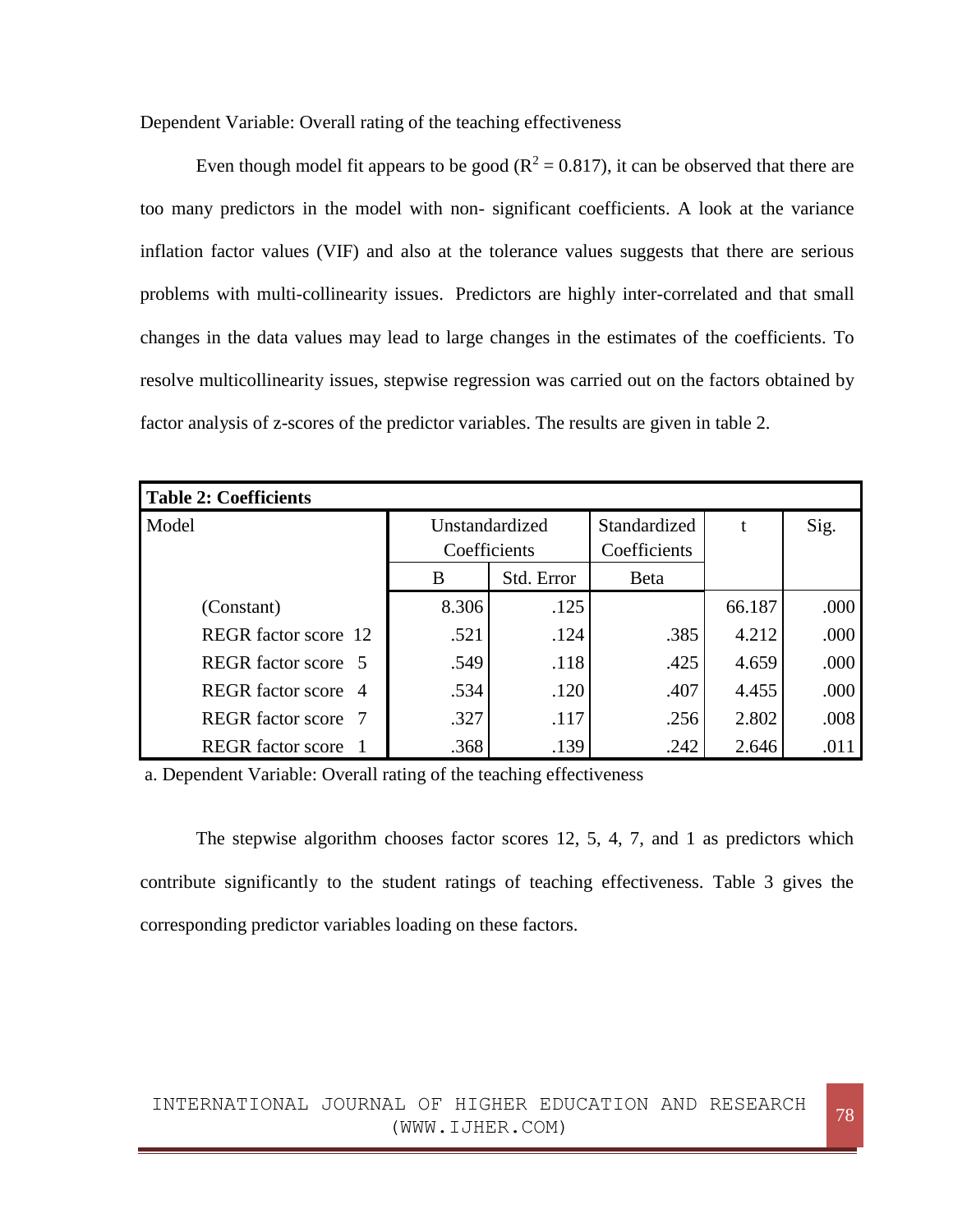|                 | Table 3: Predictor variables loading on the factors                        |
|-----------------|----------------------------------------------------------------------------|
| Factor score    | Predictor                                                                  |
| Factor score 12 | The lecturer is clearly audible to me                                      |
| Factor score 5  | The lecturer encourages students to participate in the discussions/debates |
| Factor score 4  | The lecturer comes well prepared for the class                             |
| Factor score 7  | The lecturer has enough knowledge about the subject                        |
| Factor score 1  | I can clearly understand and follow what is being taught                   |

Thus it is clear that students regard those teachers who are knowledgeable, goes well prepared for the class, confident enough to allow for discussions/debates in the class and audible to the students so that student clearly understands what is being taught in the class. Students give higher ratings to teachers (regression coefficient  $= 0.549$ ) if they encourage discussions in the class followed by the preparations made by the teacher (regression coefficient  $= 0.534$ ). Figure 1 visually presents the relative importance of the predictors of student ratings.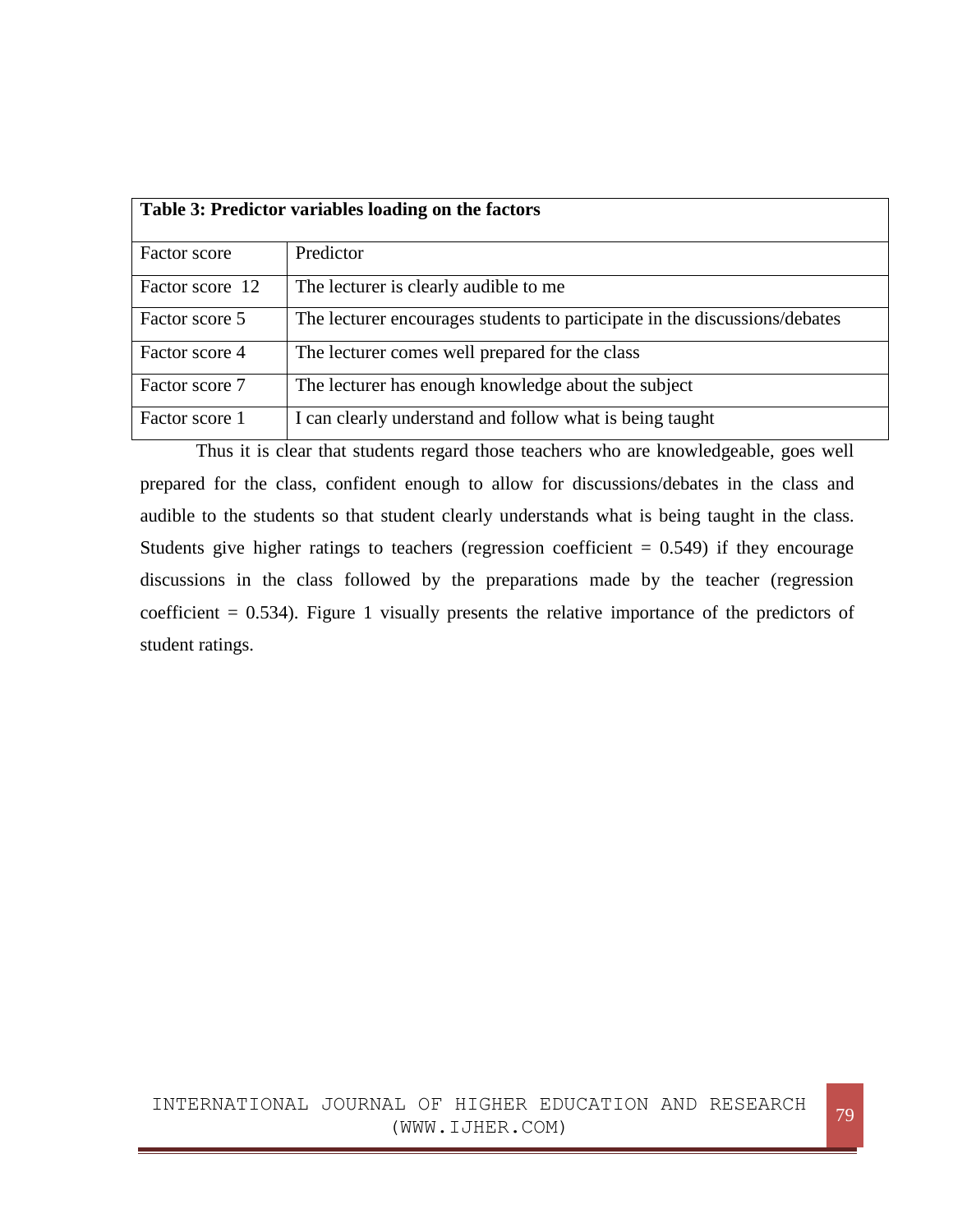

# Figure 1: Regression Coefficients

# **Impact of academic ability and English Language proficiency of students on ratings of teacher effectiveness**

Table 4 gives the results descriptive statistics of student ratings of teachers A and B classified according to academic ability of the students.

# **Table 4:Descriptive Statistics**

| <b>Teacher Identification</b> | Academic      | Mean   | Std.      | $\mathbf N$ |
|-------------------------------|---------------|--------|-----------|-------------|
| Number                        | Performance   |        | Deviation |             |
|                               | 80% or more   | 8.5000 | .54772    | 6           |
|                               | $70 - 79.9 %$ | 8.4813 | .80058    | 8           |
| Teacher A                     | $60 - 69.9$   | 8.8575 | .80758    | 8           |
|                               | 50-59.9       | 7.8263 | 1.64363   | 8           |
|                               | Total         | 8.4107 | 1.08086   | 30          |
|                               | 80% or more   | 8.8333 | .98319    | 6           |
|                               | $70 - 79.9 %$ | 7.8711 | 1.21112   | 9           |
| Teacher B                     | $60 - 69.9$   | 8.2988 | .45127    | 8           |
|                               | 50-59.9       | 6.8071 | 1.95201   |             |
|                               | Total         | 7.9293 | 1.38584   | 30          |
|                               | 80% or more   | 8.6667 | .77850    | 12          |
| Total                         | $70 - 79.9 %$ | 8.1582 | 1.05468   | 17          |
|                               | $60 - 69.9$   | 8.5781 | .69473    | 16          |
|                               | 50-59.9       | 7.3507 | 1.80575   | 15          |

Dependent Variable: Overall rating of the teaching effectiveness

INTERNATIONAL JOURNAL OF HIGHER EDUCATION AND RESEARCH (WWW.IJHER.COM) (WWW.IJHER.COM)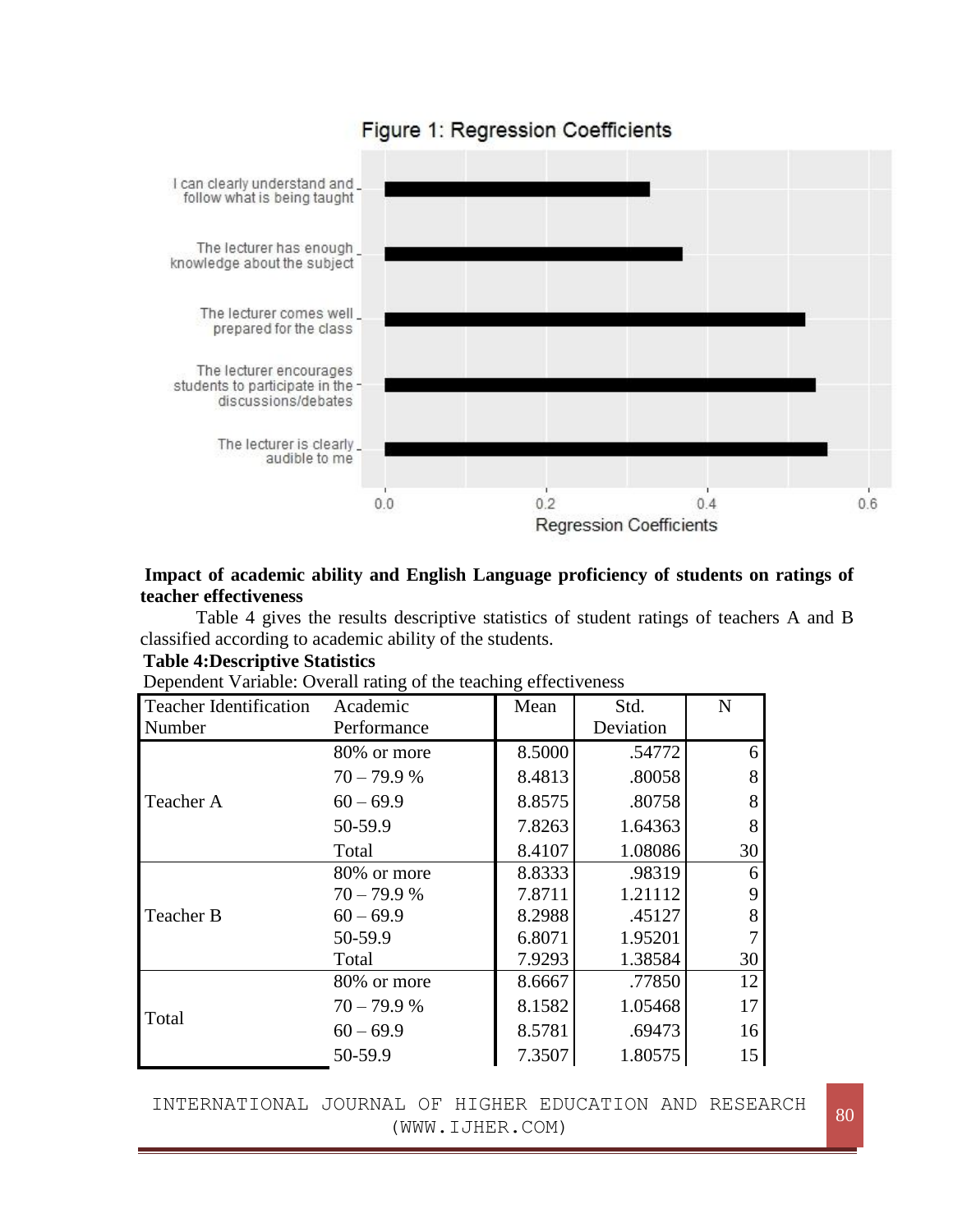|                                                                                    |  | hU |  |
|------------------------------------------------------------------------------------|--|----|--|
| It can be observed that students who seemed negatives may be between 50 and 60 bes |  |    |  |

It can be observed that students who scored percentage marks between 50 and 60 have given low ratings on both the teachers A and B. To verify whether difference between group means is not because of chance, two factor ANOVA was carried out and results are given in table 5.

| Source                   | Type III Sum<br>of Squares | $\circ$<br>df | $\circ$<br>Mean<br>Square | ${\bf F}$ | Sig.    | Partial Eta<br>Squared |
|--------------------------|----------------------------|---------------|---------------------------|-----------|---------|------------------------|
| Corrected<br>Model       | $22.733^a$                 | 7             | 3.248                     | 2.402     | .033    | .244                   |
| Intercept                | 3942.807                   |               | 3942.807                  | 2915.70   | .000    | .982                   |
| Teacher                  | 3.164                      |               | 3.164                     | 2.339     | .132    | .043                   |
| <b>Marks</b>             | 16.499                     | 3             | 5.500                     | 4.067     | $.011*$ | .190                   |
| Teacher*<br><b>Marks</b> | 3.153                      | 3             | 1.051                     | .777      | .512    | .043                   |
| Error                    | 70.318                     | 52            | 1.352                     |           |         |                        |
| Total                    | 4097.985                   | 60            |                           |           |         |                        |
| Corrected<br>Total       | 93.051                     | 59            |                           |           |         |                        |

**Table 5:Tests of Between-Subjects Effects** Dependent Variable: Overall rating of the teaching effectiveness

a. R Squared  $= .244$  (Adjusted R Squared  $= .143$ )

From this ANOVA table, it can be inferred that that the hypothesis of no difference between two teachers may be accepted ( $F = 2.339$ ,  $p = 0.132$ ) whereas the hypothesis of no difference in the student ratings of teacher effectiveness between different academic performance groups may be rejected ( $F = 4.067$ ,  $p = 0.011$ ). Also, post-hoc tests confirm that mean rating of teacher effectiveness of the group 50-59 differ significantly from other groups (Table 6). Figure 2 depicts the mean ratings given by different academic ability groups to the teachers A and B

# **Table 6: Multiple Comparisons**

Dependent Variable: Overall rating of the teaching effectiveness

| Tukey HSD    |                                                        |  |            |       |      |                |  |
|--------------|--------------------------------------------------------|--|------------|-------|------|----------------|--|
| (I) Academic | (J) Academic                                           |  | Mean       | Std.  | Sig. | 95% Confidence |  |
| Performance  | Performance                                            |  | Difference | Error |      | Interval       |  |
|              |                                                        |  |            |       |      |                |  |
|              | INTERNATIONAL JOURNAL OF HIGHER EDUCATION AND RESEARCH |  |            |       |      |                |  |

(WWW.IJHER.COM) <sup>81</sup>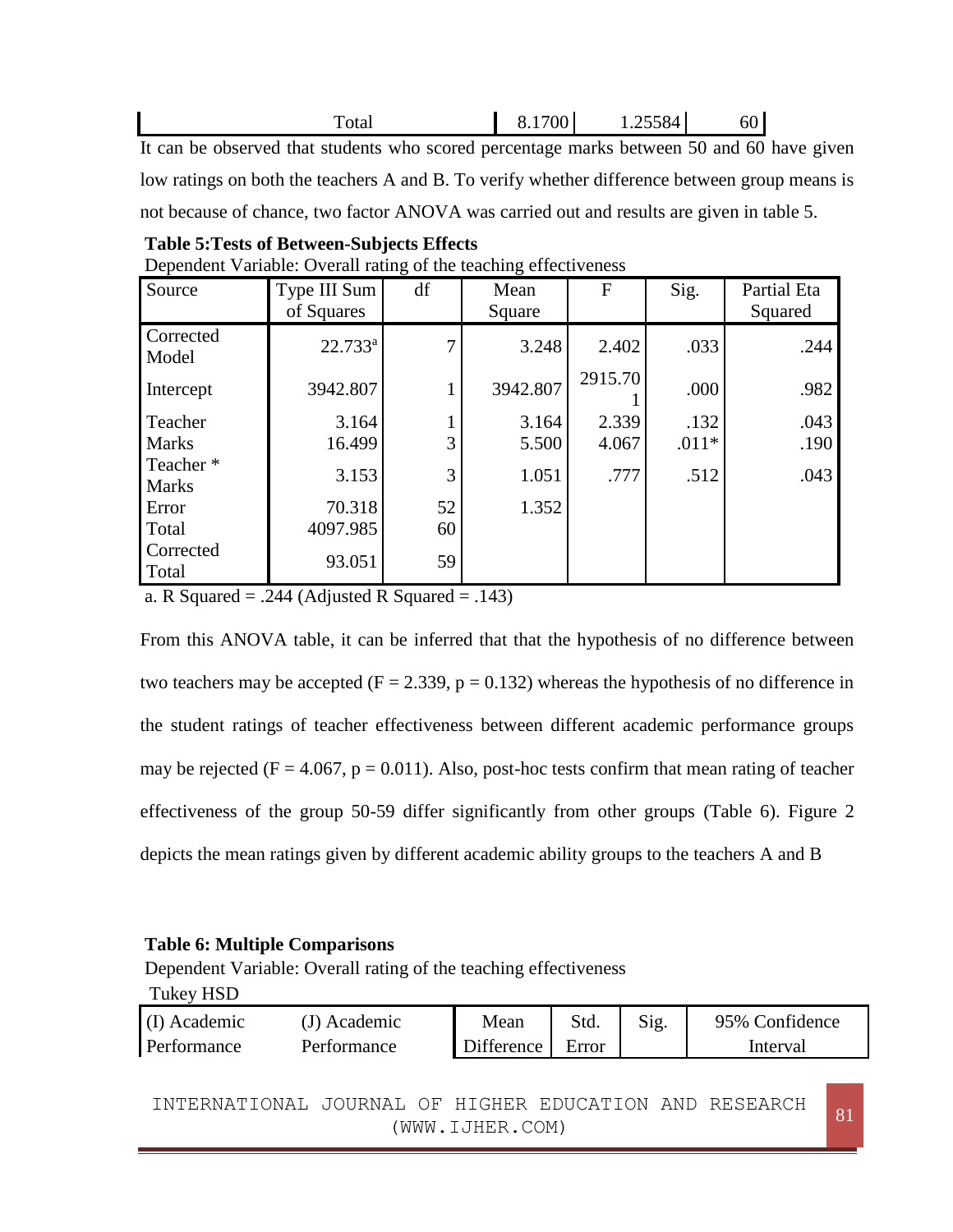|              |               | $(I-J)$                |        |      | Lower     | Upper    |
|--------------|---------------|------------------------|--------|------|-----------|----------|
|              |               |                        |        |      | Bound     | Bound    |
|              | $70 - 79.9 %$ | .5084                  | .43844 | .655 | $-.6552$  | 1.6721   |
| 80% or more  | $60 - 69.9$   | .0885                  | .44408 | .997 | $-1.0901$ | 1.2672   |
|              | 50-59.9       | $1.3160*$              | .45038 | .026 | .1207     | 2.5113   |
|              | 80% or more   | $-.5084$               | .43844 | .655 | $-1.6721$ | .6552    |
| $70 - 79.9%$ | $60 - 69.9$   | $-4199$                | .40505 | .729 | $-1.4949$ | .6551    |
|              | 50-59.9       | .8076                  | .41194 | .216 | $-.2858$  | 1.9009   |
|              | 80% or more   | $-.0885$               | .44408 | .997 | $-1.2672$ | 1.0901   |
| $60 - 69.9$  | $70 - 79.9 %$ | .4199                  | .40505 | .729 | $-.6551$  | 1.4949   |
|              | 50-59.9       | $1.2275*$              | .41793 | .025 | .1182     | 2.3367   |
|              | 80% or more   | $-1.3160^*$            | .45038 | .026 | $-2.5113$ | $-.1207$ |
| 50-59.9      | $70 - 79.9 %$ | $-.8076$               | .41194 | .216 | $-1.9009$ | .2858    |
|              | $60 - 69.9$   | $-1.2275$ <sup>*</sup> | .41793 | .025 | $-2.3367$ | $-.1182$ |

Based on observed means.

The error term is Mean Square(Error) =  $1.352$ .

\*. The mean difference is significant at the .05 level.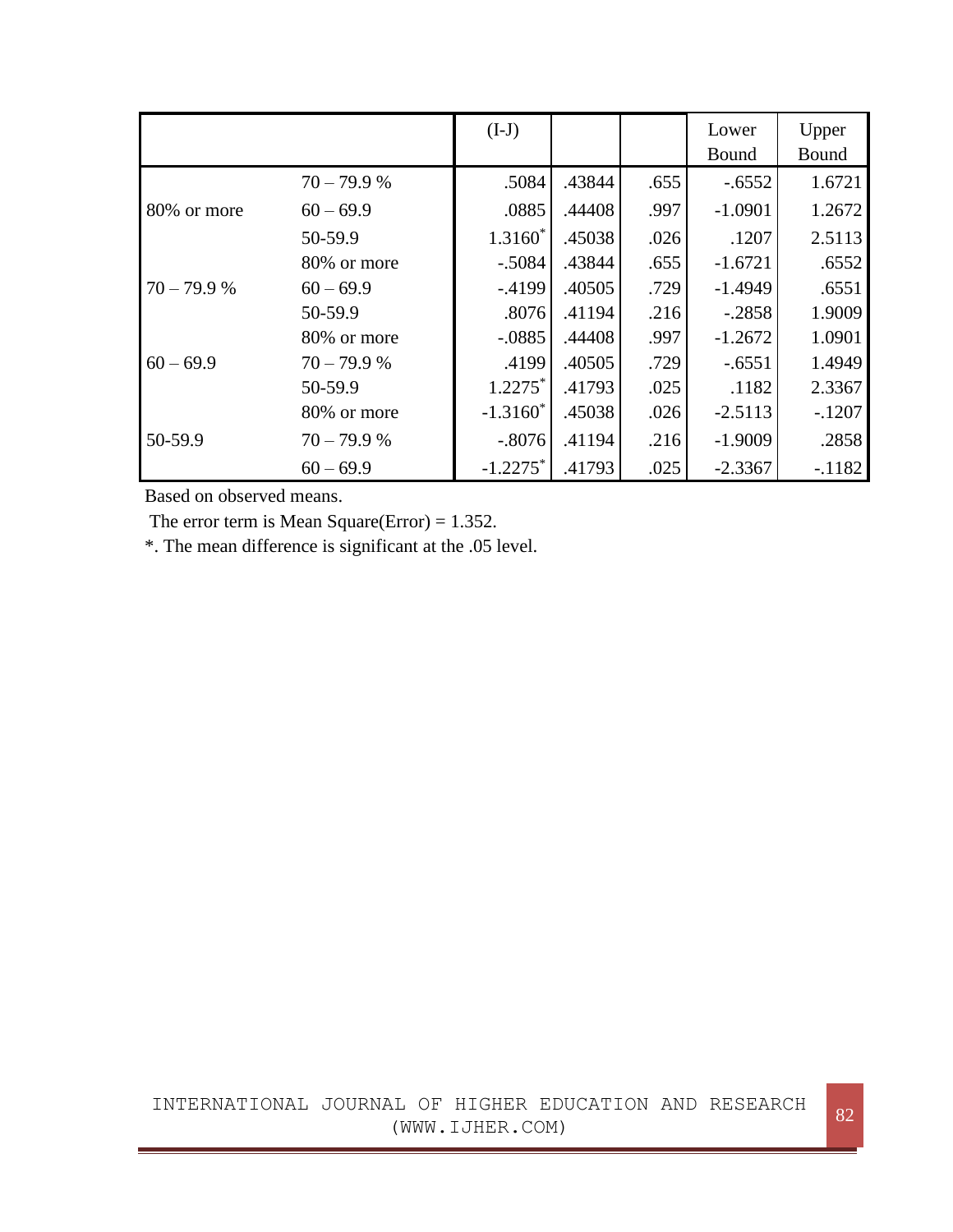

A similar type of analysis was carried out to study the impact of English Language proficiency of students on the ratings of teaching effectiveness. Table 7 gives the results descriptive statistics of student ratings of teachers A and B classified according English Language proficiency of the students. It can be observed that students whose English proficiency is low have given low ratings on both the teachers A and B. To verify whether difference between group means is not because of chance, two factor ANOVA was carried out and results are given in table 8.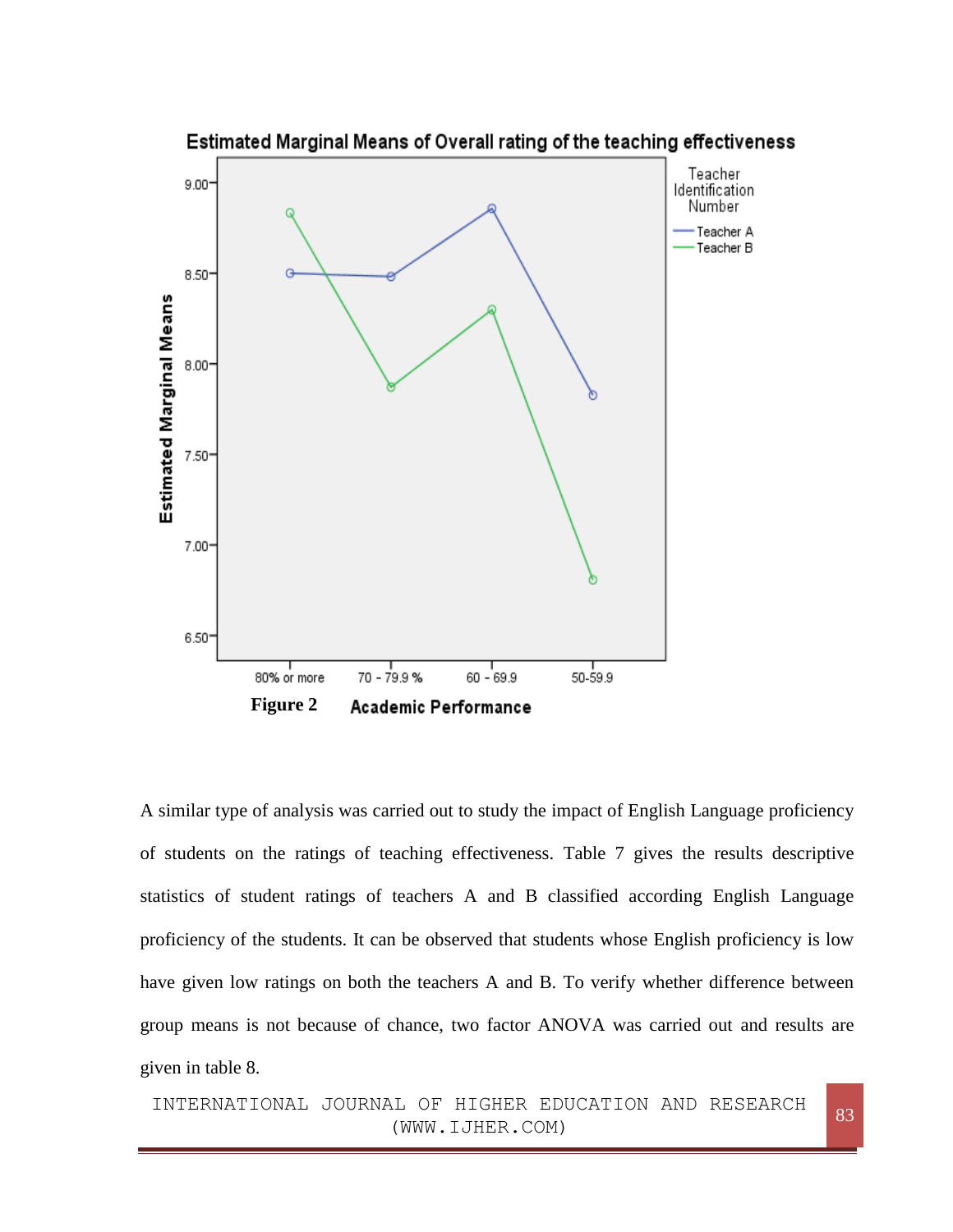### **Table 7: Descriptive Statistics**

| <b>Teacher Identification</b> | <b>English Language</b> | Mean   | Std.      | ${\bf N}$ |
|-------------------------------|-------------------------|--------|-----------|-----------|
| Number                        | proficiency             |        | Deviation |           |
|                               | Good                    | 8.6372 | .77804    | 18        |
| Teacher A                     | Average                 | 8.3911 | .59725    | 9         |
|                               | Poor                    | 7.1100 | 2.71409   | 3         |
|                               | Total                   | 8.4107 | 1.08086   | 30        |
|                               | Good                    | 7.7389 | 1.26199   | 19        |
| Teacher B                     | Average                 | 8.9475 | .55477    | 8         |
|                               | Poor                    | 6.4200 | 2.12819   | 3         |
|                               | Total                   | 7.9293 | 1.38584   | 30        |
|                               | Good                    | 8.1759 | 1.13549   | 37        |
| Total                         | Average                 | 8.6529 | .62845    | 17        |
|                               | Poor                    | 6.7650 | 2.21383   | 6         |
|                               | Total                   | 8.1700 | 1.25584   | 60        |

Dependent Variable: Overall rating of the teaching effectiveness

# **Table 8: Tests of Between-Subjects Effects**

Dependent Variable: Overall rating of the teaching effectiveness

| Source                 | Type III Sum<br>of Squares | df             | Mean<br>Square | F       | Sig.    | Partial Eta<br>Squared |
|------------------------|----------------------------|----------------|----------------|---------|---------|------------------------|
| Corrected<br>Model     | $25.294^a$                 | 5              | 5.059          | 4.032   | .004    | .272                   |
| Intercept              | 2207.860                   |                | 2207.860       | 1759.58 | .000    | .970                   |
| Teacher                | 1.053                      |                | 1.053          | .839    | .364    | .015                   |
| English                | 16.072                     | $\overline{2}$ | 8.036          | 6.404   | $.003*$ | .192                   |
| Teacher<br>English     | 6.230                      | $\overline{2}$ | 3.115          | 2.482   | .093    | .084                   |
| Error                  | 67.757                     | 54             | 1.255          |         |         |                        |
| Total                  | 4097.985                   | 60             |                |         |         |                        |
| <b>Corrected Total</b> | 93.051                     | 59             |                |         |         |                        |

a. R Squared = .272 (Adjusted R Squared = .204)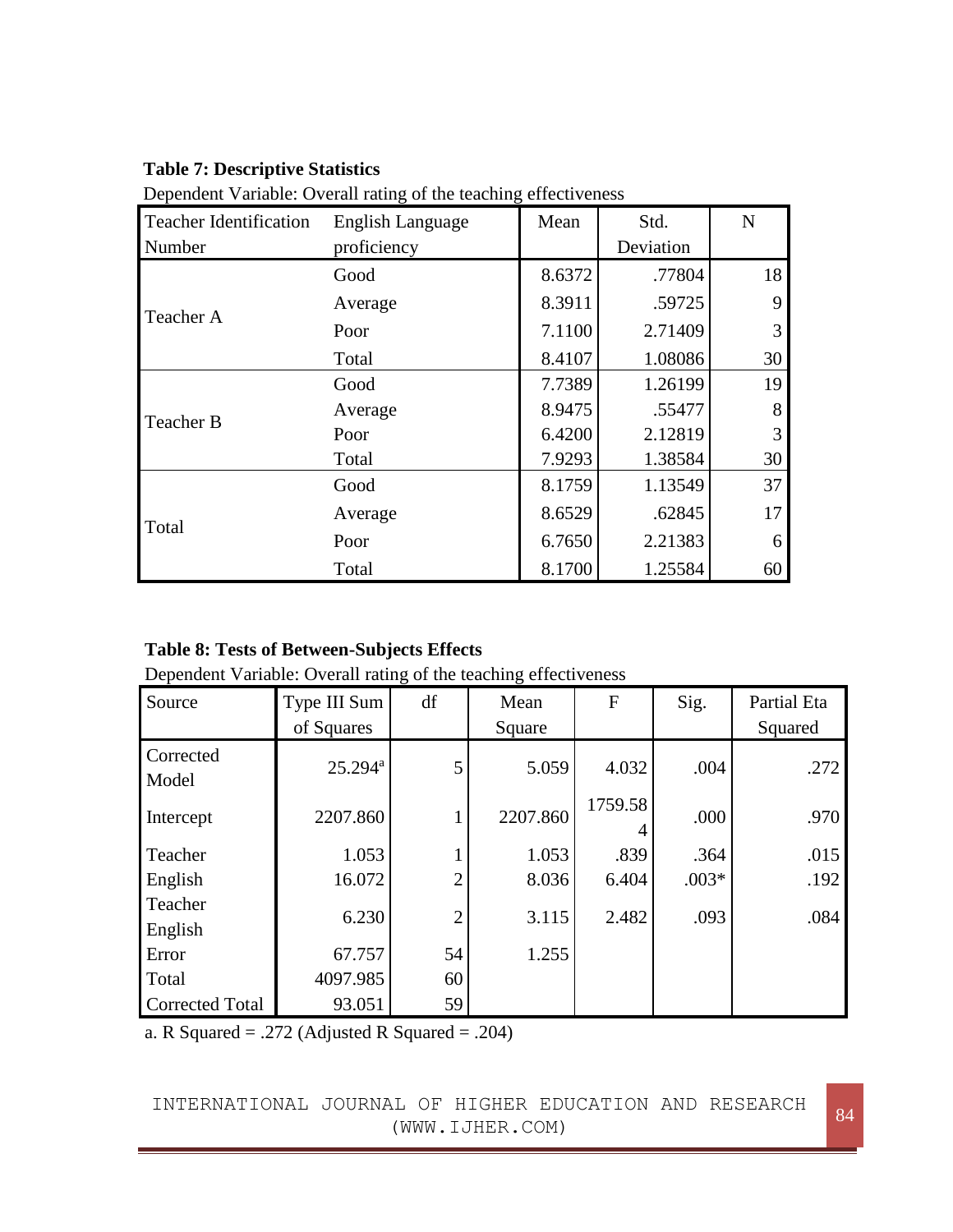From this ANOVA table, it can be inferred that that the hypothesis of no difference between two teachers may be accepted ( $F = 0.839$ ,  $p = 0.364$ ) whereas the hypothesis of no difference in the student ratings of teacher effectiveness between different English Language proficiency groups may be rejected  $(F=6.404, p=.003)$ . Also, post-hoc tests confirm that mean rating of teacher effectiveness of the group low differ significantly from other groups (Table 9). Figure 3 depicts the mean ratings given by different academic ability groups to the teachers A and B.

#### **Table 9: Multiple Comparisons**

Dependent Variable: Overall rating of the teaching effectiveness Tukey HSD

| (I) English<br>Language | $(J)$ English<br>Language | Mean<br><b>Difference</b> | Std.<br>Error | Sig. | 95% Confidence<br>Interval |                |
|-------------------------|---------------------------|---------------------------|---------------|------|----------------------------|----------------|
| proficiency             | proficiency               | $(I-J)$                   |               |      | Lower<br>Bound             | Upper<br>Bound |
|                         | Average                   | $-.4770$                  | .34108        | .348 | $-1.2978$                  | .3438          |
| Good                    | Poor                      | 1.4109*                   | .51232        | .021 | .1781                      | 2.6438         |
|                         | Good                      | .4770                     | .34108        | .348 | $-.3438$                   | 1.2978         |
| Average                 | Poor                      | $1.8879*$                 | .55278        | .003 | .5577                      | 3.2182         |
| Poor                    | Good                      | $-1.4109*$                | .51232        | .021 | $-2.6438$                  | $-.1781$       |
|                         | Average                   | $-1.8879*$                | .55278        | .003 | $-3.2182$                  | $-.5577$       |

Based on observed means.

The error term is Mean Square(Error) =  $1.355$ .

\*. The mean difference is significant at the 0.05 level.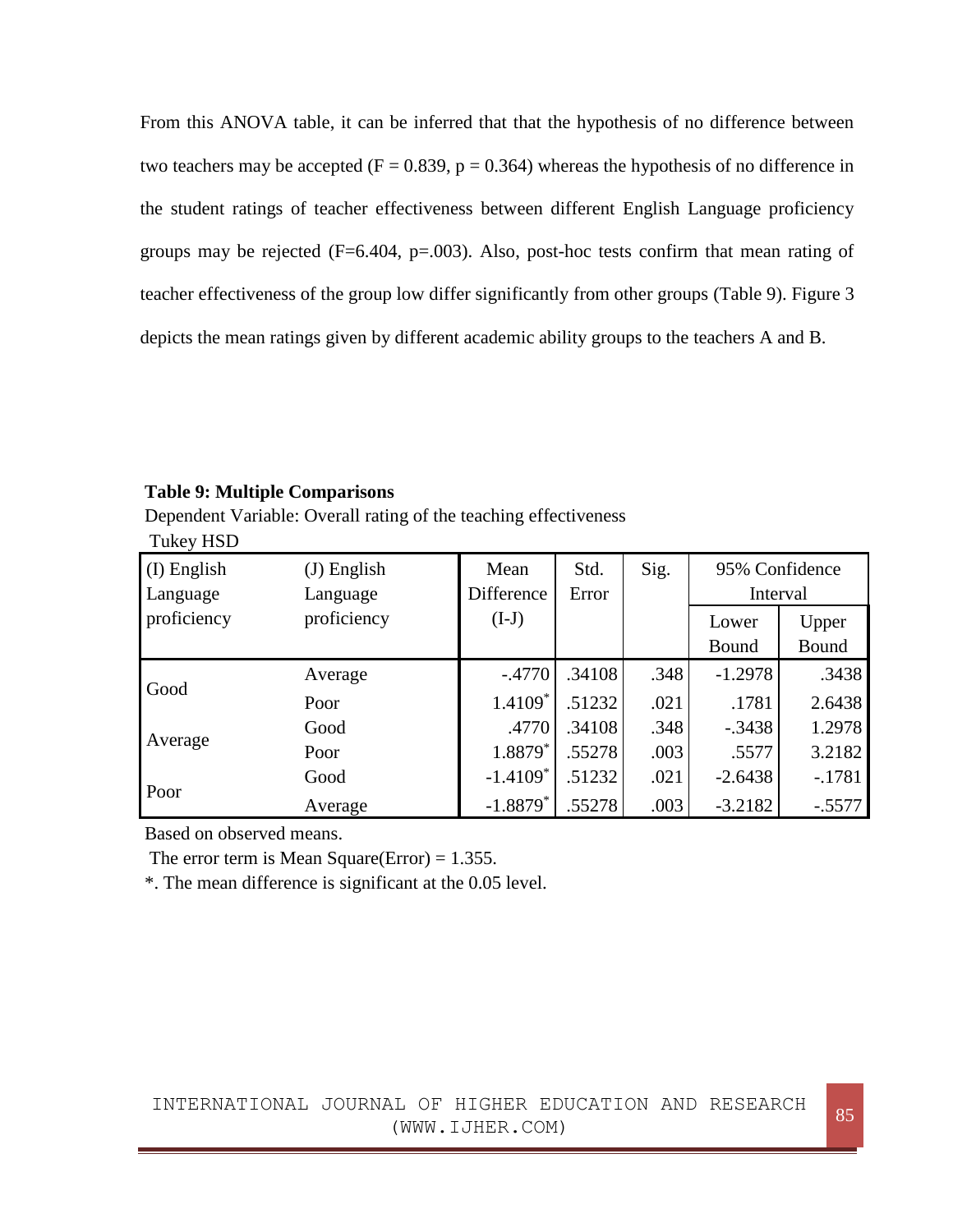



#### **Discussion**

Now a day, student ratings on teaching effectiveness is being used widely for assessing the teaching ability of teachers in colleges, Universities etc. Students regard those teachers who are knowledgeable, goes well prepared for the class, confident enough to allow for discussions/debates in the class and audible to the students so that student clearly understands what is being taught in the class. Also, it has been shown that students with low academic ability rate their teachers low with respect to teaching effectiveness whereas students having high academic ability give high ratings to their teachers. Similarly, ratings on teaching effectiveness depend on the English Language proficiency of students.

It is clear from this paper that student personality characteristics and expectations influence rating of teaching effectiveness of their teachers. In other words, ratings of students usually reflect to some extent their personality characteristics. It is also clear that